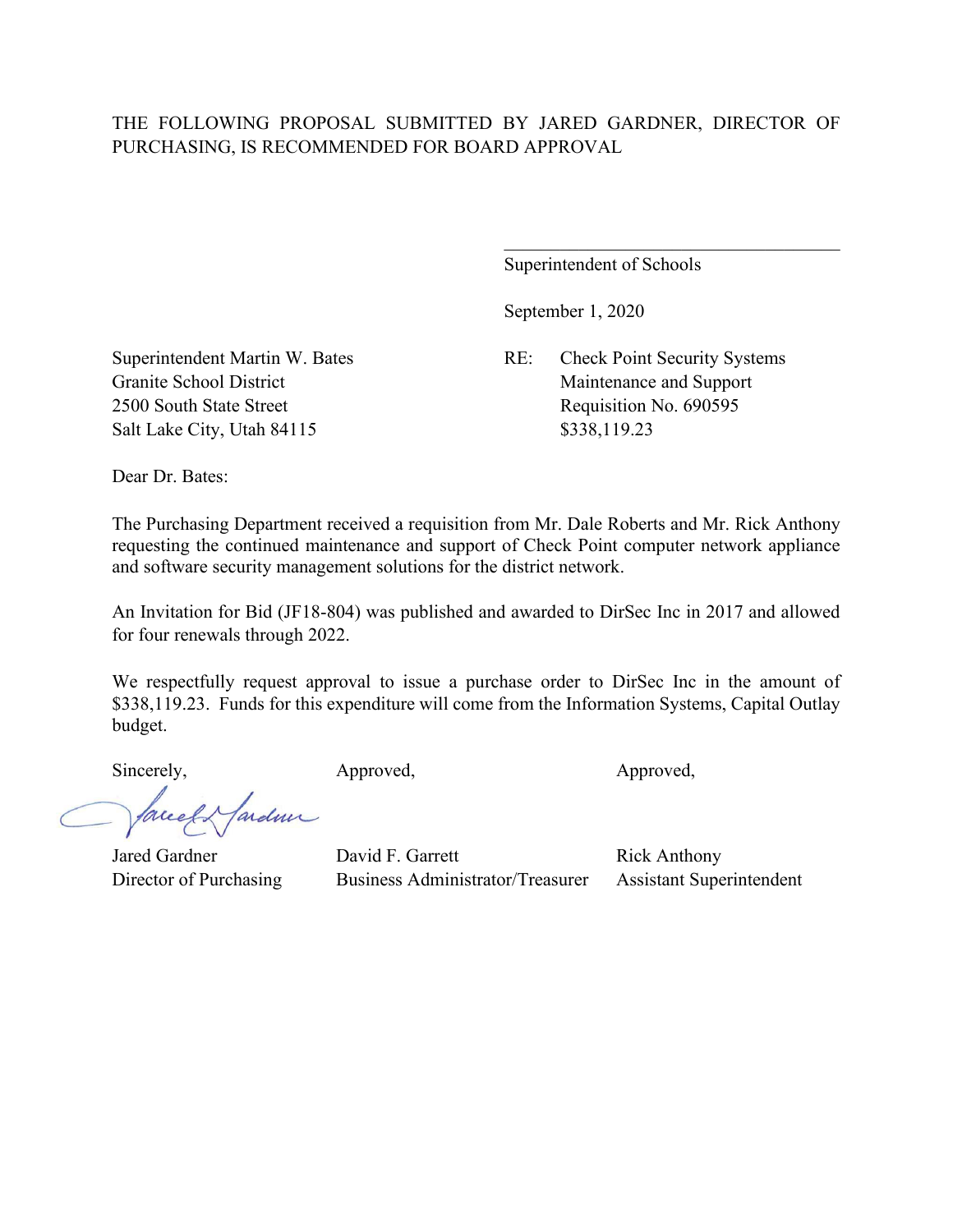## THE FOLLOWING PROPOSAL SUBMITTED BY JARED B. GARDNER, DIRECTOR OF PURCHASING, IS RECOMMENDED FOR BOARD APPROVAL

Superintendent of Schools

September 1, 2020

Superintendent Martin W. Bates Granite School District 2500 South State Street Salt Lake City, UT 84115

RE: Group Insurance Basic Life, Basic AD&D, Voluntary Life, and Voluntary AD&D 3 Year Initial Term Total - \$822,565.05

\_\_\_\_\_\_\_\_\_\_\_\_\_\_\_\_\_\_\_\_\_\_\_\_\_\_\_\_\_\_\_\_\_\_\_\_\_\_\_\_

Dear Dr. Bates:

The Purchasing Department received a request from the Human Resource Department to issue a request for proposals for group insurance's for employee basic and voluntary life and basic and voluntary accidental death & dismemberment (AD&D).

The Purchasing Department issued an RFP to potential insurance companies. The proposals were then evaluated and scored against the criteria provided in the RFP by a committee consisting of district employees and representatives from employee groups. The results of their scoring follow:

| Company                 | Score |
|-------------------------|-------|
| Lincoln Financial Group | 381.0 |
| Offeror $#2$            | 377.7 |
| Offeror $#3$            | 375.1 |

This letter requests approval from the Board of Education to contract with Lincoln Financial Group. The contract term will be for three years with two one year renewal options. Permission is also requested to renew the contract annually if the renewal is found to be in the best interest of the school district as determined by district administration. Funds for this contract will come from the General Fund.

fareel & fardun

Jared B. Gardner David F. Garrett

Sincerely,  $\qquad \qquad \text{Approved:}$ 

Director of Purchasing Business Administrator/Treasurer